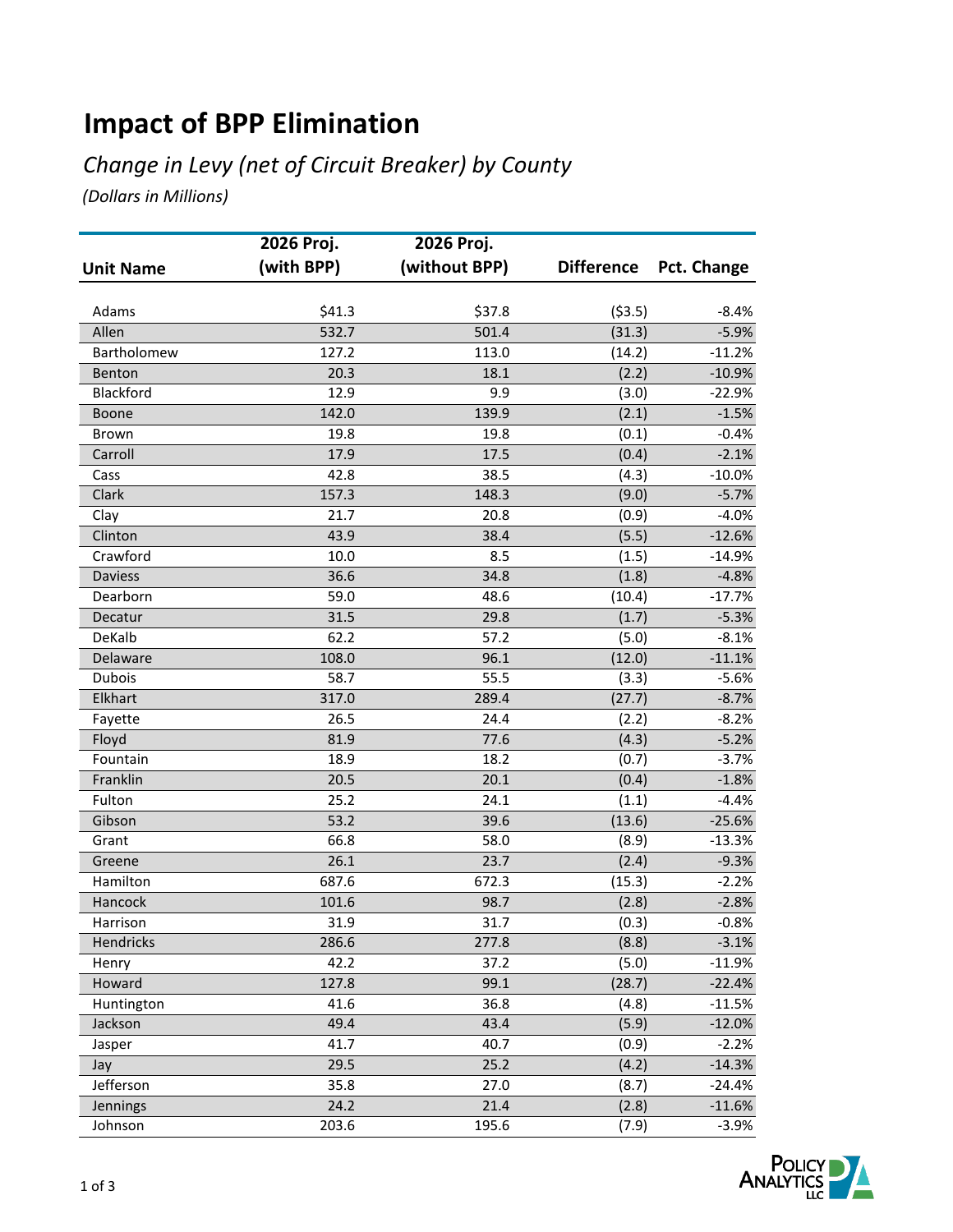# **Impact of BPP Elimination**

#### *Change in Levy (net of Circuit Breaker) by County*

*(Dollars in Millions)*

|                  | 2026 Proj. | 2026 Proj.    |                   |             |
|------------------|------------|---------------|-------------------|-------------|
| <b>Unit Name</b> | (with BPP) | (without BPP) | <b>Difference</b> | Pct. Change |
|                  |            |               |                   |             |
| Knox             | 44.5       | 38.8          | (5.7)             | $-12.8%$    |
| Kosciusko        | 104.0      | 98.9          | (5.2)             | $-5.0%$     |
| LaGrange         | 38.1       | 36.7          | (1.3)             | $-3.5%$     |
| Lake             | 886.2      | 774.3         | (111.9)           | $-12.6%$    |
| LaPorte          | 140.5      | 119.5         | (20.9)            | $-14.9%$    |
| Lawrence         | 46.4       | 43.1          | (3.3)             | $-7.0%$     |
| Madison          | 133.0      | 119.9         | (13.2)            | $-9.9%$     |
| Marion           | 1,447.6    | 1,304.8       | (142.8)           | $-9.9%$     |
| Marshall         | 59.6       | 54.3          | (5.3)             | $-8.9%$     |
| Martin           | 8.8        | 8.5           | (0.2)             | $-2.7%$     |
| Miami            | 31.4       | 29.2          | (2.2)             | $-6.9%$     |
| Monroe           | 178.7      | 175.7         | (3.0)             | $-1.7%$     |
| Montgomery       | 55.2       | 50.5          | (4.6)             | $-8.4%$     |
| Morgan           | 68.0       | 67.7          | (0.3)             | $-0.4%$     |
| Newton           | 23.4       | 22.1          | (1.3)             | $-5.4%$     |
| Noble            | 56.6       | 54.3          | (2.3)             | $-4.0%$     |
| Ohio             | 5.6        | 5.6           | (0.1)             | $-1.3%$     |
| Orange           | 17.9       | 17.0          | (0.8)             | $-4.6%$     |
| Owen             | 18.7       | 18.4          | (0.3)             | $-1.6%$     |
| Parke            | 15.6       | 15.5          | (0.2)             | $-1.2%$     |
| Perry            | 16.7       | 14.7          | (2.0)             | $-11.9%$    |
| Pike             | 18.2       | 13.9          | (4.3)             | $-23.7%$    |
| Porter           | 273.1      | 255.1         | (18.0)            | $-6.6%$     |
| Posey            | 44.5       | 33.0          | (11.5)            | $-25.8%$    |
| Pulaski          | 15.1       | 14.9          | (0.2)             | $-1.2%$     |
| Putnam           | 34.3       | 30.3          | (4.0)             | $-11.7%$    |
| Randolph         | 28.5       | 26.2          | (2.3)             | $-7.9%$     |
| Ripley           | 27.6       | 26.6          | (1.0)             | $-3.8%$     |
| Rush             | 22.1       | 20.8          | (1.4)             | $-6.1%$     |
| Scott            | 19.9       | 17.3          | (2.6)             | $-12.8%$    |
| Shelby           | 53.8       | 47.0          | (6.8)             | $-12.6%$    |
| Spencer          | 32.8       | 26.4          | (6.3)             | $-19.4%$    |
| St. Joseph       | 357.8      | 316.8         | (41.0)            | $-11.5%$    |
| Starke           | 25.2       | 24.3          | (0.9)             | $-3.7%$     |
| Steuben          | 54.2       | 53.5          | (0.7)             | $-1.2%$     |
| Sullivan         | 26.1       | 18.2          | (7.9)             | $-30.3%$    |
| Switzerland      | 8.7        | 8.6           | (0.1)             | $-1.7%$     |
| Tippecanoe       | 206.6      | 187.6         | (19.0)            | $-9.2%$     |
| Tipton           | 21.3       | 19.6          | (1.8)             | $-8.4%$     |
| Union            | 8.6        | 8.2           | (0.4)             | $-4.5%$     |
| Vanderburgh      | 216.4      | 184.4         | (32.0)            | $-14.8%$    |